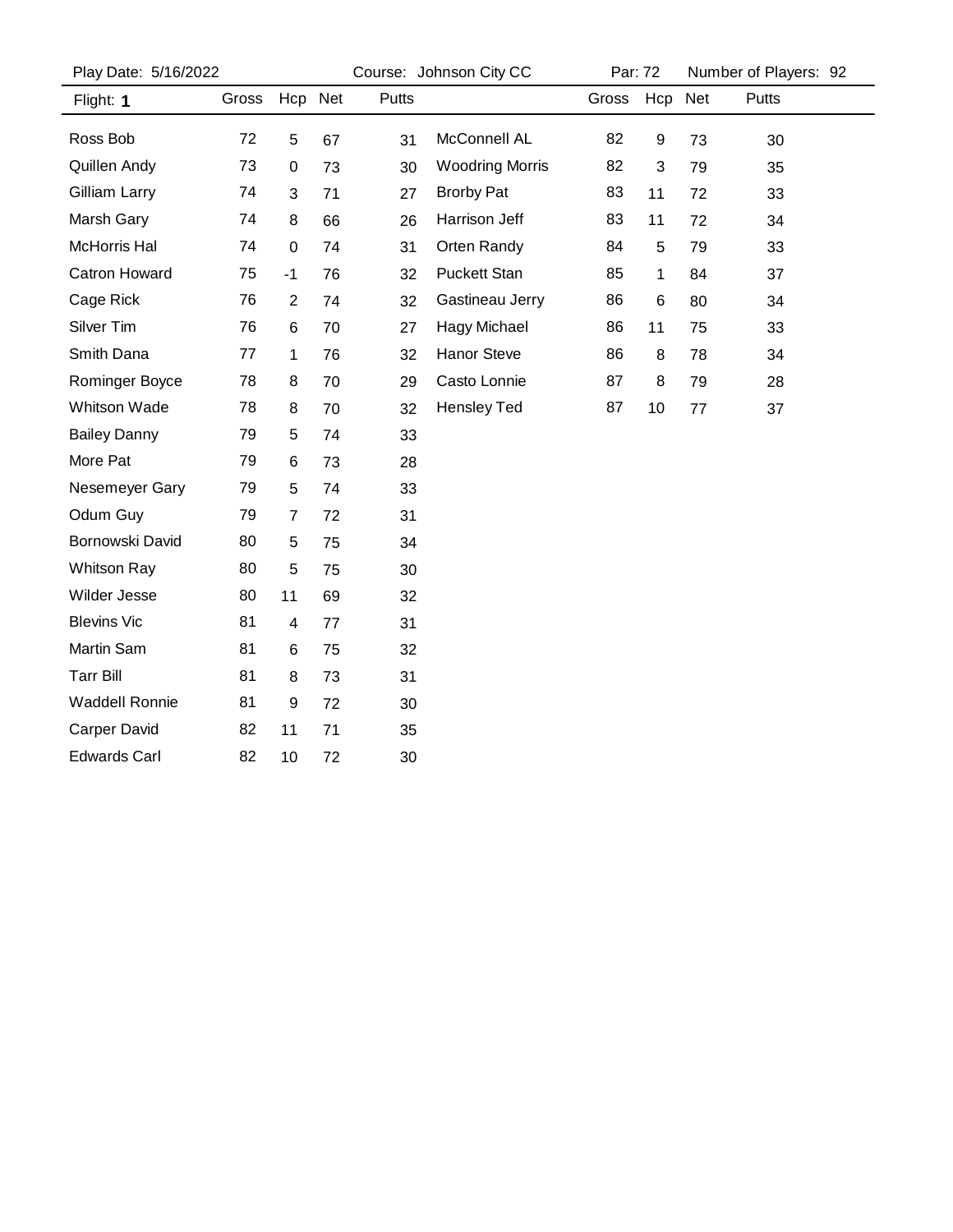| Play Date: 5/16/2022   |       | Course: Johnson City CC |    |       |                   | Par: 72 |    | Number of Players: 92 |       |  |
|------------------------|-------|-------------------------|----|-------|-------------------|---------|----|-----------------------|-------|--|
| Flight: 2              | Gross | Hcp Net                 |    | Putts |                   | Gross   |    | Hcp Net               | Putts |  |
| Rindfleisch Perry      | 81    | 16                      | 65 | 32    | Martha Mike       | 92      | 19 | 73                    | 34    |  |
| <b>Compton Barry</b>   | 82    | 12                      | 70 | 36    | Larson Gary       | 95      | 18 | 77                    | 37    |  |
| Shelton Phil           | 82    | 12                      | 70 | 28    | <b>Swift Gary</b> | 95      | 15 | 80                    | 31    |  |
| <b>Garnett Charlie</b> | 84    | 14                      | 70 | 32    | Poe Chuck         | 97      | 18 | 79                    | 37    |  |
| Presnell Ray           | 84    | 13                      | 71 | 31    |                   |         |    |                       |       |  |
| <b>Clark Mack</b>      | 85    | 19                      | 66 | 33    |                   |         |    |                       |       |  |
| <b>Miller David</b>    | 85    | 12                      | 73 | 36    |                   |         |    |                       |       |  |
| Archer John            | 86    | 13                      | 73 | 34    |                   |         |    |                       |       |  |
| Carey Rod              | 86    | 18                      | 68 | 33    |                   |         |    |                       |       |  |
| Crumley Lynn           | 86    | 15                      | 71 | 31    |                   |         |    |                       |       |  |
| Marsh Kent             | 86    | 13                      | 73 | 34    |                   |         |    |                       |       |  |
| White Steve            | 86    | 16                      | 70 | 35    |                   |         |    |                       |       |  |
| Andrews Clifford       | 87    | 15                      | 72 | 35    |                   |         |    |                       |       |  |
| McGee Wayne            | 87    | 17                      | 70 | 33    |                   |         |    |                       |       |  |
| Allara Frank           | 88    | 14                      | 74 | 30    |                   |         |    |                       |       |  |
| Peters Mark            | 88    | 16                      | 72 | 29    |                   |         |    |                       |       |  |
| Dunlap Wayne           | 89    | 19                      | 70 | 35    |                   |         |    |                       |       |  |
| Hopson Sam             | 89    | 17                      | 72 | 32    |                   |         |    |                       |       |  |
| Huber Ja Dee           | 89    | 15                      | 74 | 34    |                   |         |    |                       |       |  |
| <b>Bishop Glenn</b>    | 90    | 17                      | 73 | 31    |                   |         |    |                       |       |  |
| McKissick Bob          | 90    | 17                      | 73 | 33    |                   |         |    |                       |       |  |
| Hogan John             | 91    | 14                      | 77 | 31    |                   |         |    |                       |       |  |
| Keller Fred            | 91    | 19                      | 72 | 31    |                   |         |    |                       |       |  |
| Loos Marshall          | 92    | 18                      | 74 | 38    |                   |         |    |                       |       |  |